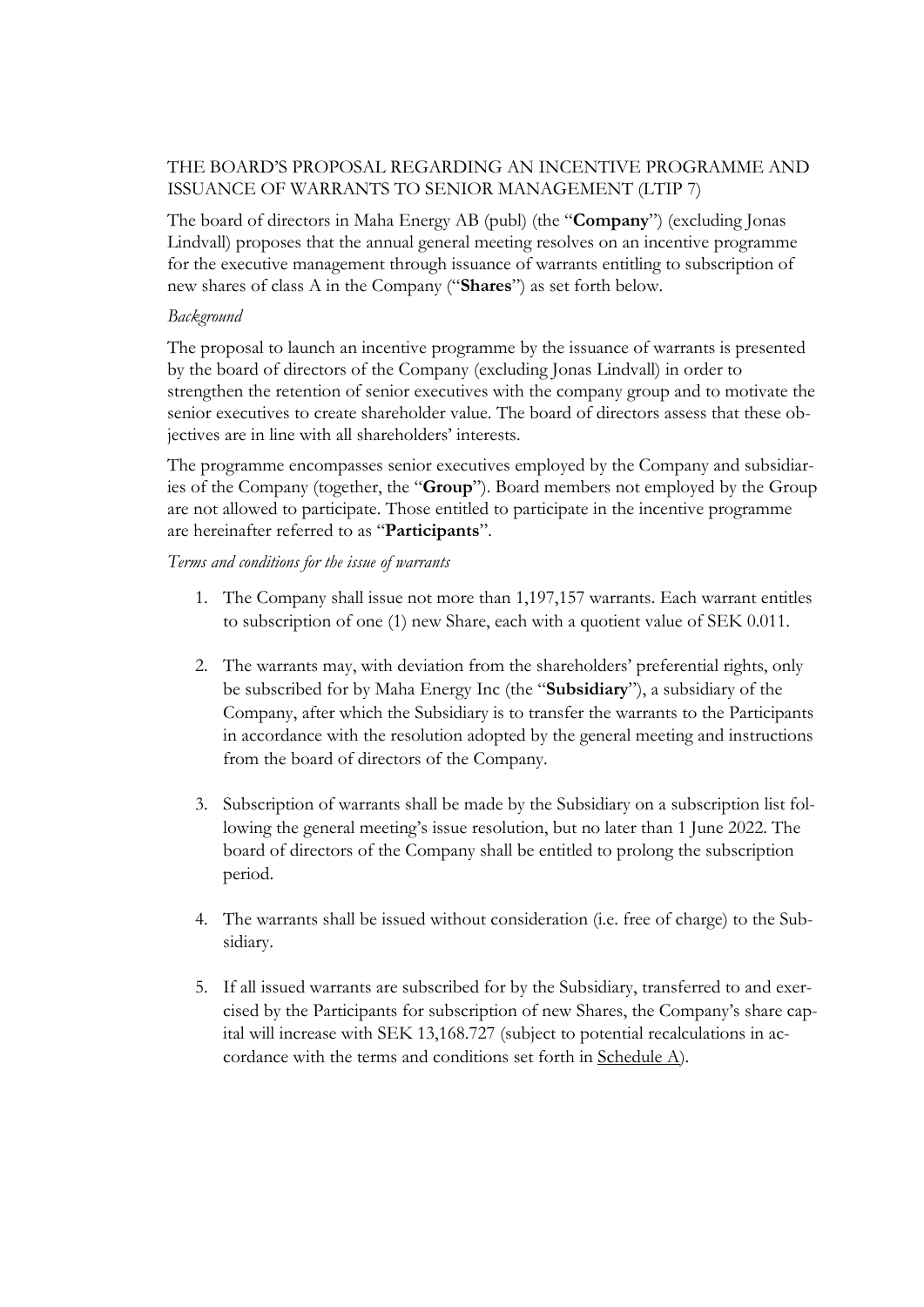- 6. The warrants may be exercised for subscription of new Shares during the period from and including 1 June 2025 until and including 1 June 2030. Warrants that have not been exercised for subscription of new Shares by 1 June 2030 shall lapse.
- 7. Each warrant shall entitle the warrant holder to subscribe for one (1) new Share in the Company at a subscription price per Share (the "**Exercise Price**") corresponding to 100% of the volume weighted average last closing price for the Company's share on Nasdaq Stockholm during the period from and including 24 May 2022 until and including 31 May 2022. Any amount that exceeds the quotient value shall be transferred to the nonrestricted share premium account. The Exercise Price thus calculated shall be rounded off to the nearest whole SEK 0.10, whereupon SEK 0.5 shall be rounded upwards. The Exercise Price may never be below the quotient value of the shares.
- 8. The warrants are subject to customary recalculation conditions, set forth in Schedule A.

### *Allocation principles to be applied in relation to Participants*

Warrants subscribed for by the Subsidiary shall be transferred to the Participants in accordance with instructions from the board of directors of the Company and the principles set forth below. Any resolution to transfer warrants to the Participants shall be made by the board of directors unanimously. Jonas Lindvall will not participate in any resolution to transfer warrants to himself.

The transfers of warrants from the Subsidiary to the Participants are to be made without consideration (i.e. free of charge).

Warrants are granted under the incentive programme to senior executives of the Group, and are intended to align such individual's and shareholder interests by attempting to create a direct relation between compensation and shareholder return. Participation in the incentive programme rewards overall corporate performance, as measured through the price of the shares in the Company. In addition, the incentive programme enables senior executives to develop and maintain a significant ownership position in the Company. No Participant may be offered more than 419,005 warrants.

Allocated warrants may be exercised for subscription of new Shares in the Company during the period from and including 1 June 2025 until and including 1 June 2030. Subscription of new Shares may however not take place during so-called closed periods according to the EU Market Abuse Regulation, or otherwise in breach of relevant insider rules and regulations (including the Company's internal guidelines in this respect).

#### *Warrant agreement*

All warrants will be governed by warrant agreements to be entered into between each Participant and the Subsidiary in connection with the transfer of warrants from the Subsidiary. The warrant agreement will include a so-called vesting structure, certain transfer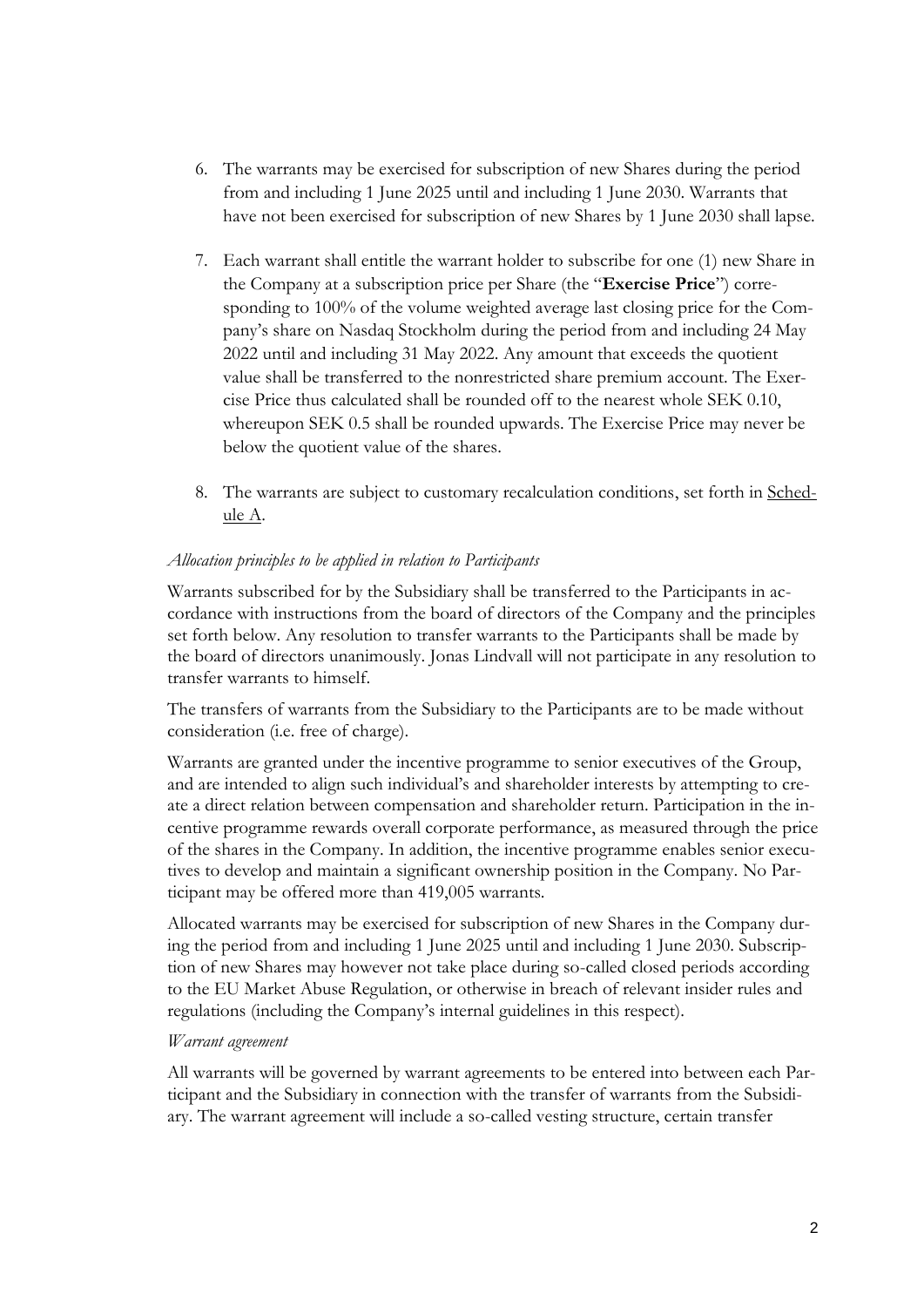restrictions and other terms and conditions customary for such agreements. The vesting period until a share may be acquired may not be less than three years.

#### *Reasons for the deviation from the shareholders' preferential rights*

The reasons for the deviation from the shareholders' preferential rights is that the Company wishes to offer warrants to the executive management of the Group in order to strengthen the retention of senior executives and to motivate them to contribute to the creation of shareholder value.

### *Dilution, costs, etc.*

Upon full subscription, transfer and exercise of all 1,197,157 issued warrants; a total of 1,197,157 new Shares will be issued in the Company (subject to potential recalculations in accordance with standard terms and conditions set forth in Schedule A). This would lead to a dilution corresponding to approx. 1 per cent of the total share capital and number of votes in the Company (based on the share capital and number of shares in the Company registered as of the date of this proposal and calculated as the maximum amount of share capital and number of shares that may be issued, divided by the total share capital and the total number of shares in the Company after the proposed warrants to be issued have been exercised).

The incentive programme is expected to have a marginal effect on the Company's earnings per share. A preliminary estimate of the market value of the warrants is SEK 11.35 per warrant for the call period (as at 28 April 2022), assuming subscription at the end of the exercise period and an underlying market value and exercise price of SEK 18.39 per share (as at 28 April 2022). The Black Scholes valuation model has been used for valuing the warrants and assumes a risk-free interest of 1.55 percent and a volatility of 58.54 percent.

Costs related to the issuance of warrants under the incentive programme will be accounted for in accordance with IFRS 2 and recognized as an expense in the income statement during the vesting period. The preliminary estimate of total cost to be recorded during the term of the programme is SEK 13,588,809. Ongoing administration costs and other costs of the programme are minimal.

#### *Outstanding incentive programmes*

In addition, 2,532,429 warrants are outstanding under four (4) Long Term Incentive Programs for employees and senior management of the Group, of which the first program comprises of 500,000 warrants ("**Program Three**"), the second program comprises of 460,000 warrants ("**Program Four**"), the third program comprises of 1,048,286 warrants ("**Program Five**"), and the fourth program comprises of 524,143 warrants ("**Program Six**"). Each warrant under the respective program entitles to subscribe for one new share in the Company. The exercise price of the warrants corresponds to 100 per cent of the volume weighted average last closing price for the Company's share on Nasdaq First North Growth Market during the period from and including (i) 17 May 2019 until and including 23 May 2019 for Program Three, (ii) 20 May 2020 until and including 27 May 2020 for Program Four, (iii) 21 May 2021 until and including 27 May 2021 for Program